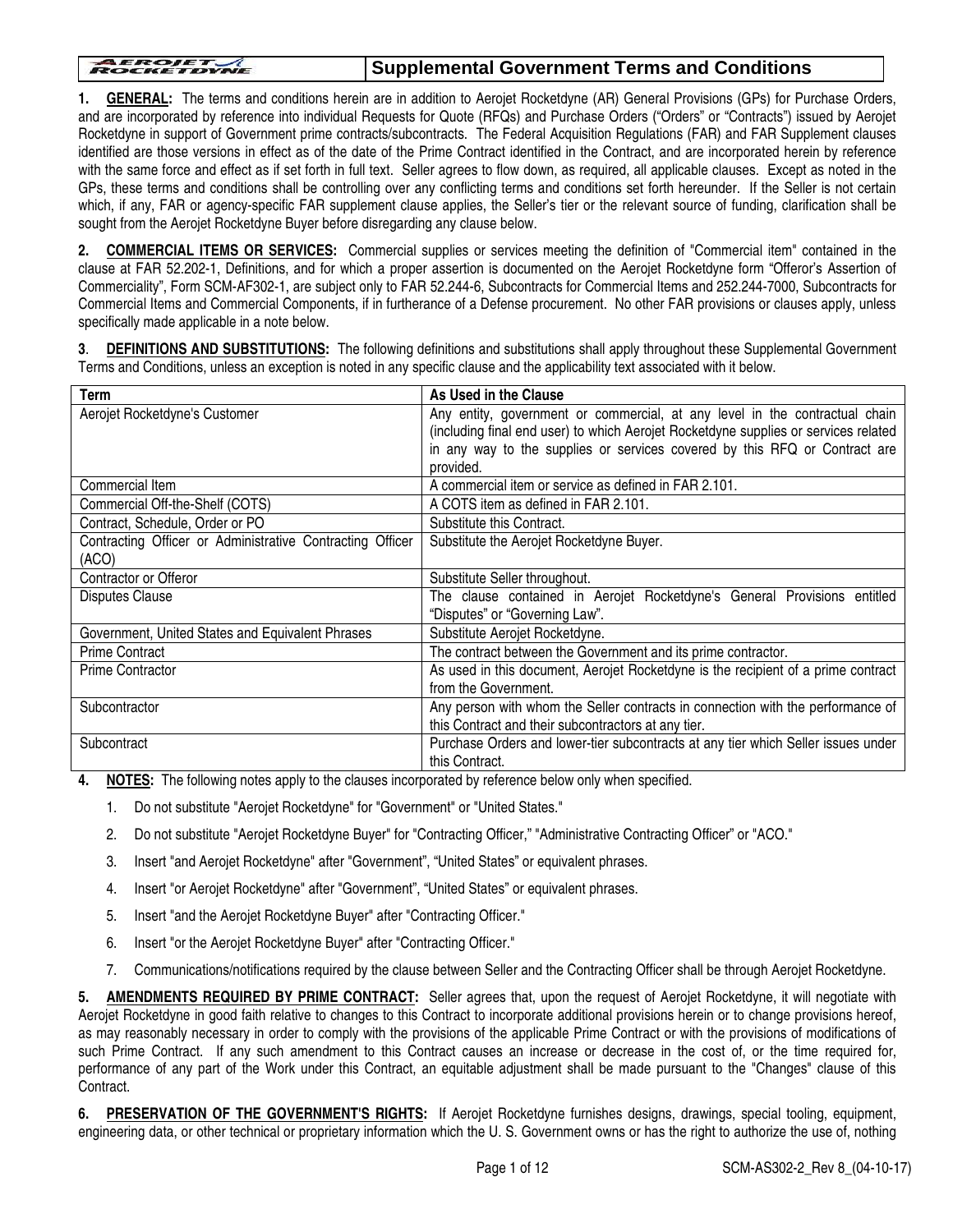

herein shall be construed to mean that Aerojet Rocketdyne, acting on its own behalf, may modify or limit any rights the Government may have to authorize the Contractor's use of such items in support of other U.S. Government prime contracts.

**7**. **APPLICABILITY:** The FAR, DFARS, NASA, and Department of Energy FAR Supplement clauses cited in the tables below, where applicable by their terms, are incorporated herein by reference as if set forth in full text. The full text of all clauses incorporated by reference is available at [http://www.acquisition.gov](https://www.acquisition.gov/)/. The effective version of each FAR or FAR Supplement clause shall be the same version as that which appears in Buyer's prime contract, or higher-tier subcontract under which this Agreement is a subcontract. If any of the clauses are not applicable by their terms they shall be self-deleting. Whenever said clauses include a requirement for the resolution of disputes between the parties in accordance with the "Disputes" clause herein, the dispute shall be disposed of in accordance with the clause entitled "Disputes" herein.

#### **8. GOVERNMENT CLAUSES:**

| <b>Clause No.</b> | <b>Federal Acquisition Regulation (FAR) Clause Title</b>                                                                               | <b>Applicability</b>                                                                                                                                                                                                                                                                                                                                                                                                                                                                                                                                                                                                                                                                                                               |
|-------------------|----------------------------------------------------------------------------------------------------------------------------------------|------------------------------------------------------------------------------------------------------------------------------------------------------------------------------------------------------------------------------------------------------------------------------------------------------------------------------------------------------------------------------------------------------------------------------------------------------------------------------------------------------------------------------------------------------------------------------------------------------------------------------------------------------------------------------------------------------------------------------------|
| 52.203-5          | <b>Covenant Against Contingent Fees</b>                                                                                                | Applicable to Contracts exceeding the simplified acquisition<br>threshold, excluding "Commercial Items".                                                                                                                                                                                                                                                                                                                                                                                                                                                                                                                                                                                                                           |
| 52.203-6          | Restrictions on Subcontractor Sales to the Government                                                                                  | Applicable to Contracts exceeding the simplified acquisition<br>threshold. Alt. 1 applies for Commercial Item purchases.<br>Note 1 applies.                                                                                                                                                                                                                                                                                                                                                                                                                                                                                                                                                                                        |
| 52.203-7          | Anti-Kickback Procedures                                                                                                               | Applicable to Contracts exceeding the simplified acquisition<br>threshold, excluding "Commercial Items". Paragraph (c)(1)<br>does not apply. Seller shall provide any required<br>notifications to the Aerojet Rocketdyne buyer in addition to<br>the named government officials. Paragraph (c)(4) is revised<br>by deleting "The Contracting Officer may" and inserting "To<br>the extent the Contracting Officer has effected an offset at<br>the prime contract level or has directed Aerojet Rocketdyne<br>to withhold any sum from the Seller, Aerojet Rocketdyne<br>may". Paragraph (c)(4) is further revised to replace "Prime<br>Contract" with "Contract". In paragraph (c)(4), Prime<br>Contractor" shall mean "Seller". |
| 52.203-12         | Limitation on Payments to Influence Certain Federal<br>Transactions                                                                    | Applicable to Contracts exceeding the simplified acquisition<br>threshold. Note 1 applies.                                                                                                                                                                                                                                                                                                                                                                                                                                                                                                                                                                                                                                         |
| 52.203-13         | Contractor Code of Business Ethics and Conduct                                                                                         | The clause applies to this Contract if the value of this<br>Contract exceeds \$5,500,000 and the period of performance<br>is more than 120 days. Note 1 applies. Disclosures made<br>under this clause shall be made directly to the Government<br>entities identified in the clause.                                                                                                                                                                                                                                                                                                                                                                                                                                              |
| 52.203-14         | Display of Hotline Poster(s)                                                                                                           | The clause applies to this Contract if the value of this<br>Contract exceeds \$5,500,000, excluding Contracts for<br>commercial items or performed entirely outside the United<br>States.                                                                                                                                                                                                                                                                                                                                                                                                                                                                                                                                          |
| 52.203-16         | Preventing Personal Conflicts of Interest                                                                                              | Applicable to Contracts over the simplified acquisition<br>threshold and the Work involves Seller employees that<br>perform acquisition functions closely associated with<br>inherently governmental functions. Note 1 applies.                                                                                                                                                                                                                                                                                                                                                                                                                                                                                                    |
| 52.203-17         | Contractor Employee Whistleblower Rights and Requirement<br>to Inform Employees of Whistleblower Rights                                | Applicable to Contracts over the simplified acquisition<br>threshold.                                                                                                                                                                                                                                                                                                                                                                                                                                                                                                                                                                                                                                                              |
| 52.203-18         | Prohibition on Contracting with Entities that Require Certain<br>Internal Confidentiality Agreements or Statements -<br>Representation | Note 1 applies.                                                                                                                                                                                                                                                                                                                                                                                                                                                                                                                                                                                                                                                                                                                    |
| 52.203-19         | Prohibition on Requiring Certain Internal Confidentiality<br><b>Agreements or Statements</b>                                           | Note 1 applies.                                                                                                                                                                                                                                                                                                                                                                                                                                                                                                                                                                                                                                                                                                                    |
| 52.204-2          | <b>Security Requirements</b>                                                                                                           | Applicable to Contracts that require access to classified<br>information, excluding any reference to the Changes clause<br>of the Contract. Note 1 applies.                                                                                                                                                                                                                                                                                                                                                                                                                                                                                                                                                                        |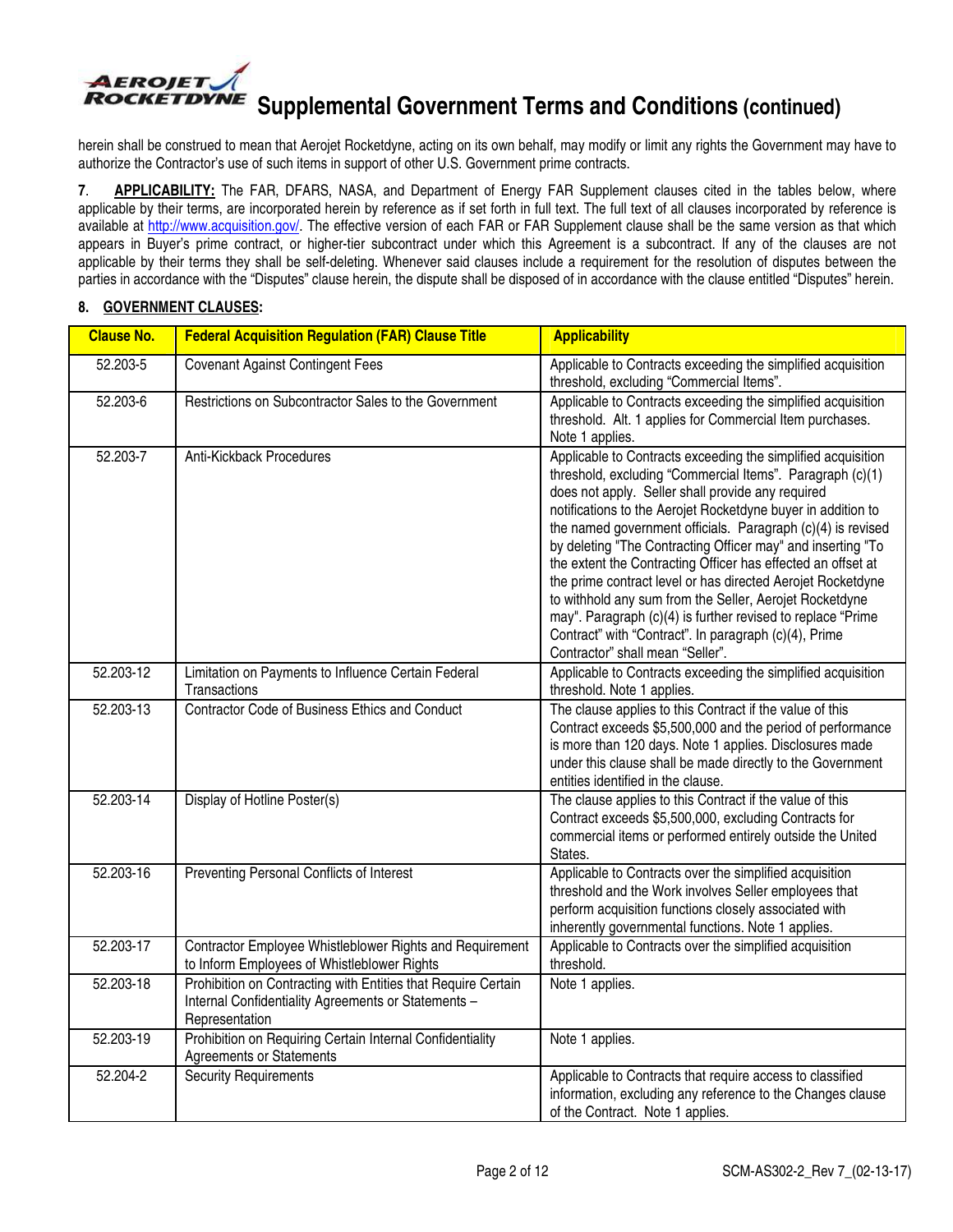

| <b>Clause No.</b> | <b>Federal Acquisition Regulation (FAR) Clause Title</b>                                                                       | <b>Applicability</b>                                                                                                                                                                                                                                                                                                                                     |
|-------------------|--------------------------------------------------------------------------------------------------------------------------------|----------------------------------------------------------------------------------------------------------------------------------------------------------------------------------------------------------------------------------------------------------------------------------------------------------------------------------------------------------|
| 52.204-9          | Personal Identity Verification of Contractor Personnel                                                                         | Applicable where the Seller will have physical access to a<br>federally-controlled facility or access to a federal information<br>system. Note 1 applies.                                                                                                                                                                                                |
| 52.204-10         | Reporting Executive Compensation and First-Tier<br><b>Subcontract Awards</b>                                                   | Applicable to Contracts valued at \$30,000, when Seller is a<br>first-tier Subcontractor. The required information shall be<br>provided timely to the Aerojet Rocketdyne Buyer. Contracts<br>prior to 2015 have \$25K threshold. Note 1 applies.                                                                                                         |
| 52.204-21         | Basic Safeguarding of Covered Contractor Information<br>Systems                                                                | Applicable to all subcontracts at all tiers. Note 1 applies.                                                                                                                                                                                                                                                                                             |
| 52.209-6          | Protecting the Government's Interest When Subcontracting<br>With Contractors Debarred, Suspended, or Proposed for<br>Debarment | Applicable to Contracts exceeding \$35,000 for non-COTS<br>items. Note 1 applies.                                                                                                                                                                                                                                                                        |
| 52.211-5          | <b>Material Requirements</b>                                                                                                   | Note 1 applies.                                                                                                                                                                                                                                                                                                                                          |
| 52.211-15         | Defense Priority and Allocation Requirements                                                                                   | Applicable if a DPAS Rating is identified in the Contract.                                                                                                                                                                                                                                                                                               |
| 52.215-2          | Audit and Records - Negotiation                                                                                                | Applicable to Contracts over the simplified acquisition<br>threshold and that are cost reimbursement, incentive, time-<br>and-material, labor-hour or price-redeterminable type or any<br>combination thereof, for which certified cost or pricing data<br>are required; or that require Seller to furnish reports per<br>paragraph (e). Note 1 applies. |
| 52.215-10         | Price Reduction for Defective Cost or Pricing Data                                                                             | Applicable if submission of cost or pricing data is required.<br>Do not substitute the Aerojet Rocketdyne Buyer for the first<br>time "Contracting Officer" appears in paragraph (c)(1). Rights<br>and obligations under this clause shall survive completion of<br>the Work and final payment under this Contract.                                      |
| 52.215-11         | Price Reduction for Defective Cost or Pricing Data -<br>Modifications                                                          | Applicable if submission of cost or pricing data is required.<br>Do not substitute the Aerojet Rocketdyne Buyer for the first<br>time "Contracting Officer" appears in paragraph (c)(1). Rights<br>and obligations under this clause shall survive completion of<br>the Work and final payment under this Contract.                                      |
| 52.215-12         | Subcontractor Cost or Pricing Data                                                                                             | The clause applies if this Contract exceeds the threshold<br>under FAR 15.403 or any lesser amount identified in the<br>Contract and is not otherwise exempt.                                                                                                                                                                                            |
| 52.215-13         | Subcontractor Cost or Pricing Data - Modifications                                                                             | The clause applies if this Contract exceeds the threshold<br>under FAR 15.403 or any lesser amount identified in the<br>Contract and is not otherwise exempt.                                                                                                                                                                                            |
| 52.215-14         | Integrity of Unit Prices                                                                                                       | Applicable to Contracts exceeding the simplified acquisition<br>threshold. Paragraph (b) does not apply.                                                                                                                                                                                                                                                 |
| 52.215-15         | Pension Adjustments and Asset Reversions                                                                                       | Applies if this Contract meets the applicability requirements<br>of FAR 15.408(g). Note 1 applies.<br>Communication/notification required under this clause from<br>Seller or to the Contracting Officer shall be through Aerojet<br>Rocketdyne.                                                                                                         |
| 52.215-16         | Facilities Capital Cost of Money                                                                                               | Applies only if this Contract is subject to the Cost Principles<br>at FAR Subpart 31.2 and Seller proposed facilities capital<br>cost of money in its offer. If the Offeror does not propose this<br>cost, the resulting Contract includes FAR 52.215-17, in lieu<br>of this clause.                                                                     |
| 52.215-17         | Waiver of Facilities Capital Cost of Money                                                                                     | Applicable only if this Contract is subject to the Cost<br>Principles and FAR Subpart 31.2 and the Seller did not<br>propose facilities capital cost of money in its offer.                                                                                                                                                                              |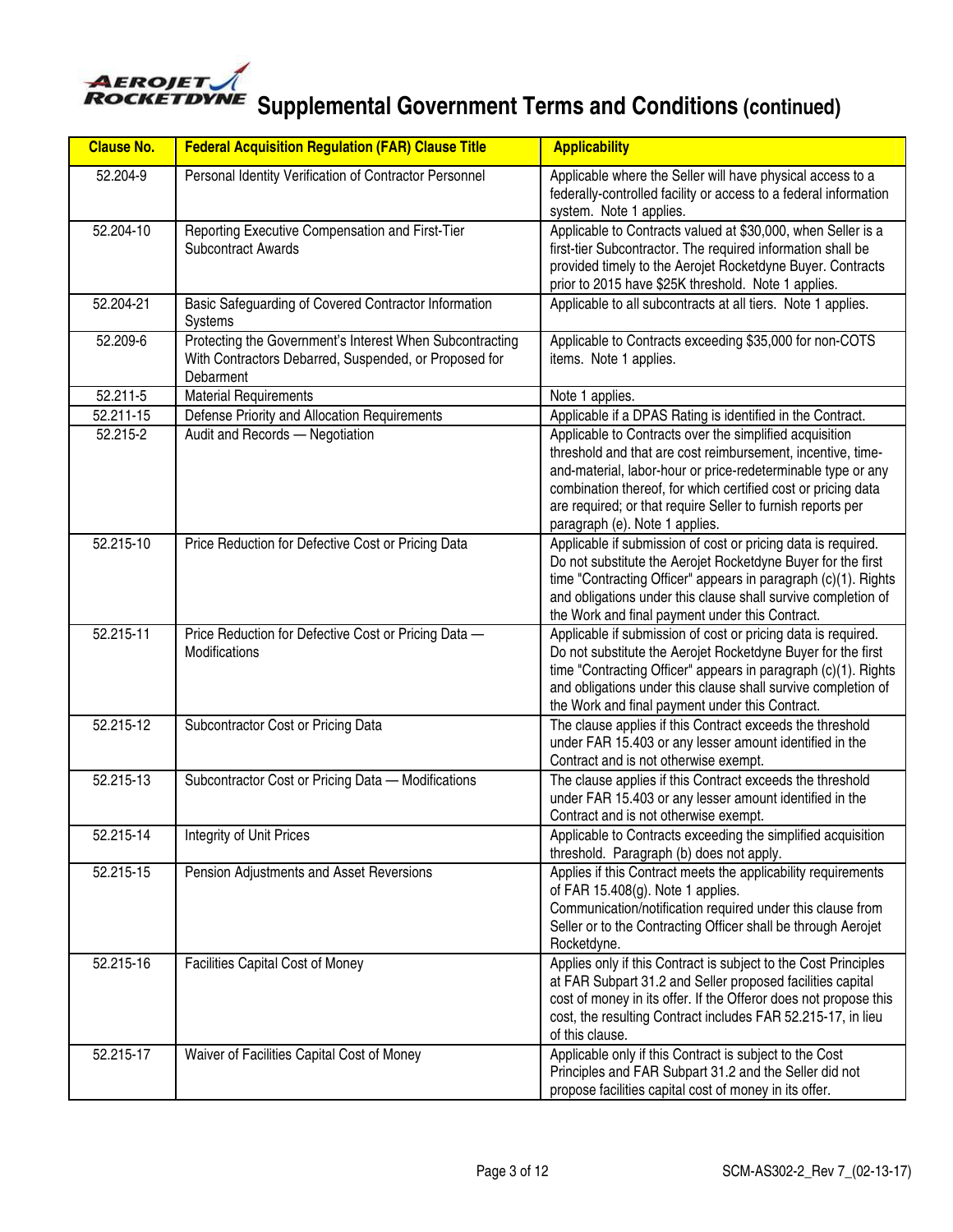

| <b>Clause No.</b> | <b>Federal Acquisition Regulation (FAR) Clause Title</b>                                   | <b>Applicability</b>                                                                                                                                                                                                                                                                                                                                                                                                                                                                                                               |
|-------------------|--------------------------------------------------------------------------------------------|------------------------------------------------------------------------------------------------------------------------------------------------------------------------------------------------------------------------------------------------------------------------------------------------------------------------------------------------------------------------------------------------------------------------------------------------------------------------------------------------------------------------------------|
| 52.215-18         | Reversion or Adjustment of Plans for Post-retirement<br>Benefits (PRB) Other Than Pensions | Applicable if this Contract meets the applicability<br>requirements of FAR 15.408(j). Communication/ notification<br>required under this clause from Seller to the Contracting<br>Officer shall be through Aerojet Rocketdyne.                                                                                                                                                                                                                                                                                                     |
| 52.215-19         | Notification of Ownership Changes                                                          | Applies if this Contract meets the applicability requirements<br>of FAR 15.408(k). Note 2 applies. Communication/<br>notification required under this clause from Seller to the<br>Contracting Officer shall be through Aerojet Rocketdyne.                                                                                                                                                                                                                                                                                        |
| 52.219-8          | Utilization of Small Business Participants                                                 | Applicable if the Contract exceeds the simplified acquisition<br>threshold or if the Contract will offer subcontracting<br>opportunities pursuant to FAR 52.219-9(d)(9). This clause<br>does not apply if the Work is performed entirely outside of<br>the United States.                                                                                                                                                                                                                                                          |
| 52.219-9          | Small Business Subcontracting Plan                                                         | The clause applies to this Contract if the value of this<br>Contract equals or exceeds \$700,000 (or a lower amount as<br>determined by the customer contract), except the clause<br>does not apply if Seller is a small business concern. In<br>paragraphs (a) through (c) and (g), Notes 1 and 2 apply.<br>The Contractor's subcontracting plan is incorporated herein<br>by reference. Communication/ notification required under this<br>clause from Seller to the Contracting Officer shall be through<br>Aerojet Rocketdyne. |
| 52.222-4          | Contract Work Hours and Safety Standards Act - Overtime<br>Compensation                    | Applicable to Contracts in accordance with FAR 22.305.<br>Aerojet Rocketdyne may withhold or recover from Seller any<br>sums that Aerojet Rocketdyne's customer withholds or<br>recovers from Aerojet Rocketdyne due to a violation of a<br>provision of this clause by Seller or Seller's subcontractors.<br>Communication/ notification required under this clause from<br>Seller to the Contracting Officer shall be through Aerojet<br>Rocketdyne.                                                                             |
| 52.222-20         | Contracts for Materials, Supplies, Articles, and Equipment<br>Exceeding \$15,000           | Applicable to Contracts involving manufacture or furnishing<br>of materials, supplies, articles or equipment in an amount<br>that exceeds \$15,000.                                                                                                                                                                                                                                                                                                                                                                                |
| 52.222-21         | Prohibition of Segregated Facilities                                                       | If Seller is an international contractor, this clause applies to<br>this Contract only if Work under the Contract will be<br>performed in the United States or Contractor is recruiting<br>employees in the United States to Work on the Contract.                                                                                                                                                                                                                                                                                 |
| 52.222-26         | <b>Equal Opportunity</b>                                                                   | In paragraph (c), subparagraphs (9), (10) and (12), Note 1<br>applies. If Seller is an international contractor, this clause<br>applies to this Contract only if Work under the Contract will<br>be performed in the United States or Contractor is recruiting<br>employees in the United States to Work on the Contract.                                                                                                                                                                                                          |
| 52.222-35         | <b>Equal Opportunity for Veterans</b>                                                      | The clause applies to this Contract if the value of this<br>Contract equals or exceeds \$150,000. If Seller is an<br>international contractor, this clause applies to this Contract<br>only if Work under the Contract will be performed in the<br>United States or Contractor is recruiting employees in the<br>United States to Work on the Contract.                                                                                                                                                                            |
| 52.222-36         | Equal Opportunity for Workers with Disabilities                                            | Applicable to Contracts exceeding \$15,000. If Seller is an<br>international contractor, this clause applies to this Contract<br>only if Work under the Contract will be performed in the<br>United States or Contractor is recruiting employees in the<br>United States to Work on the Contract.                                                                                                                                                                                                                                  |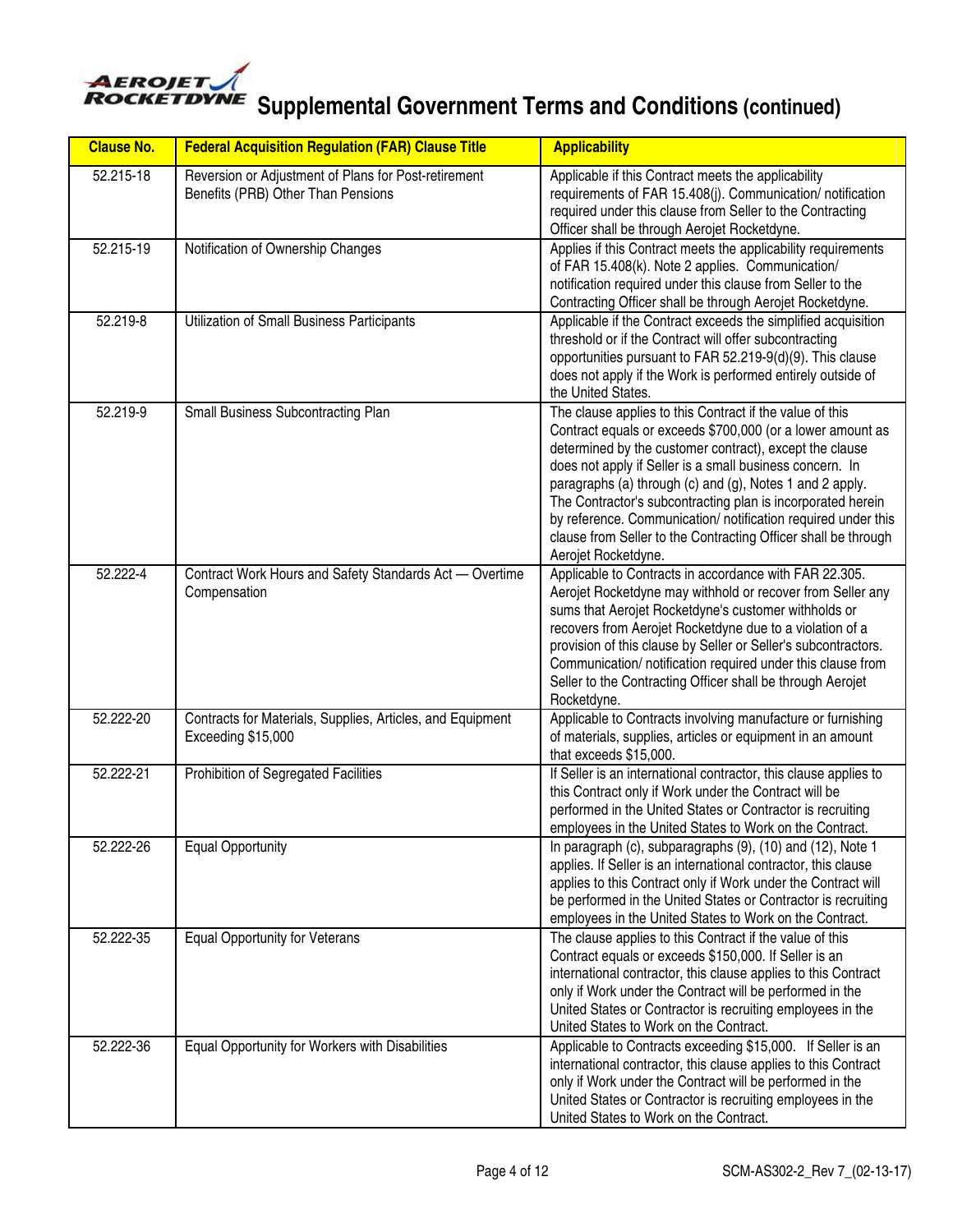

**AEROJET**<br> **ROCKETDYNE** Supplemental Government Terms and Conditions (continued)

| <b>Clause No.</b> | <b>Federal Acquisition Regulation (FAR) Clause Title</b>                           | <b>Applicability</b>                                                                                                                                                                                                                                                                                                                                                                                                                                                                                                                |
|-------------------|------------------------------------------------------------------------------------|-------------------------------------------------------------------------------------------------------------------------------------------------------------------------------------------------------------------------------------------------------------------------------------------------------------------------------------------------------------------------------------------------------------------------------------------------------------------------------------------------------------------------------------|
| 52.222-37         | <b>Employment Reports on Veterans</b>                                              | Applicable if the value of this Contract equals or exceeds<br>\$150,000. If Seller is an international contractor, this clause<br>applies to this Contract only if Work under the Contract will<br>be performed in the United States or Contractor is recruiting<br>employees in the United States to Work on the Contract.                                                                                                                                                                                                         |
| 52.222-40         | Notification of Employee Rights Under the National Labor<br><b>Relations Act</b>   | Applicable to Contracts that exceed \$10,000. If Seller is an<br>international contractor, this clause applies to this Contract<br>only if Work under the Contract will be performed in the<br>United States or Contractor is recruiting employees in the<br>United States to Work on the Contract. In paragraph (f)(4),<br>Note 1 applies.                                                                                                                                                                                         |
| 52.222-41         | Service Contract Labor Standards                                                   | Applies if this Contract is for services subject to the Service<br>Contract Act. The clause does not apply if this Contract has<br>been administratively exempted by the Secretary of Labor or<br>exempted by 41 U.S.C. 356, as interpreted in Subpart C of<br>29 CFR Part 4. If Seller is an international contractor, this<br>clause applies to this Contract only if Work under the<br>Contract will be performed in the United States or Contractor<br>is recruiting employees in the United States to Work on the<br>Contract. |
| 52.222-49         | Service Contract Labor Standards - Place of Performance<br>Unknown                 | Note 2 applies.                                                                                                                                                                                                                                                                                                                                                                                                                                                                                                                     |
| 52.222-50         | <b>Combating Trafficking in Persons</b>                                            | Note 1 and Note 3 apply throughout this clause.                                                                                                                                                                                                                                                                                                                                                                                                                                                                                     |
| 52.222-54         | <b>Employment Eligibility Verification</b>                                         | This clause is applicable to Contracts (i) for construction or<br>commercial Services (except commercial services that are<br>part of a purchase of a COTS item or an item that would be a<br>COTS item, but for minor modifications, performed by the<br>COTS provider, and that are normally provided for that<br>COTS item); (ii) has a value more than \$3,500; and (iii)<br>includes work performed in the United States.                                                                                                      |
| 52.222-62         | Paid Sick Leave Under Executive Order 13706                                        | This clause applies to solicitations and contracts that include<br>FAR 52.222-6 or 52.222-41. Notes 1 and 2 apply except in<br>paragraph (e).                                                                                                                                                                                                                                                                                                                                                                                       |
| 52.223-6          | Drug-Free Workplace                                                                |                                                                                                                                                                                                                                                                                                                                                                                                                                                                                                                                     |
| 52.223-7          | Notice of Radioactive Materials                                                    | Applicable to Work containing covered radioactive material.<br>In the blank, insert "30."                                                                                                                                                                                                                                                                                                                                                                                                                                           |
| 52.223-11         | Ozone-Depleting Substances and High Global Warming<br>Potential Hydroflourocarbons | Applicable if the Work was manufactured with or contains<br>ozone-depleting substances.                                                                                                                                                                                                                                                                                                                                                                                                                                             |
| 52.223-18         | Encouraging Contractor Policies to Ban Text Messaging<br><b>While Driving</b>      | Applicable to Contracts that exceed the micro-purchase<br>threshold. Note 4 applies.                                                                                                                                                                                                                                                                                                                                                                                                                                                |
| 52.225-1          | Buy American - Supplies                                                            | Applicable if the Work contains other than domestic<br>components. The list of foreign articles may be obtained<br>from the AR Buyer.                                                                                                                                                                                                                                                                                                                                                                                               |
| 52.225-8          | Duty-Free Entry                                                                    | Applicable to Contracts for supplies identified in the Contract<br>as accorded "duty-free entry," or other foreign supplies in<br>excess of \$15,000, to be imported into the customs territory<br>of the U.S. In paragraph (c)(1), "20 days" is changed to "30<br>days." In paragraph (c)(2), "10 days" is changed to "2 days."<br>"Government" means "Government" and "Contracting<br>Officer" means "Contracting Officer" in paragraphs (d)(2), (e),<br>$(f)$ and $(h)$ .                                                        |
| 52.225-13         | Restrictions on Certain Foreign Purchases                                          | Note 1 applies.                                                                                                                                                                                                                                                                                                                                                                                                                                                                                                                     |
| 52.225-14         | Inconsistency Between English Version and Translation of<br>Contract               |                                                                                                                                                                                                                                                                                                                                                                                                                                                                                                                                     |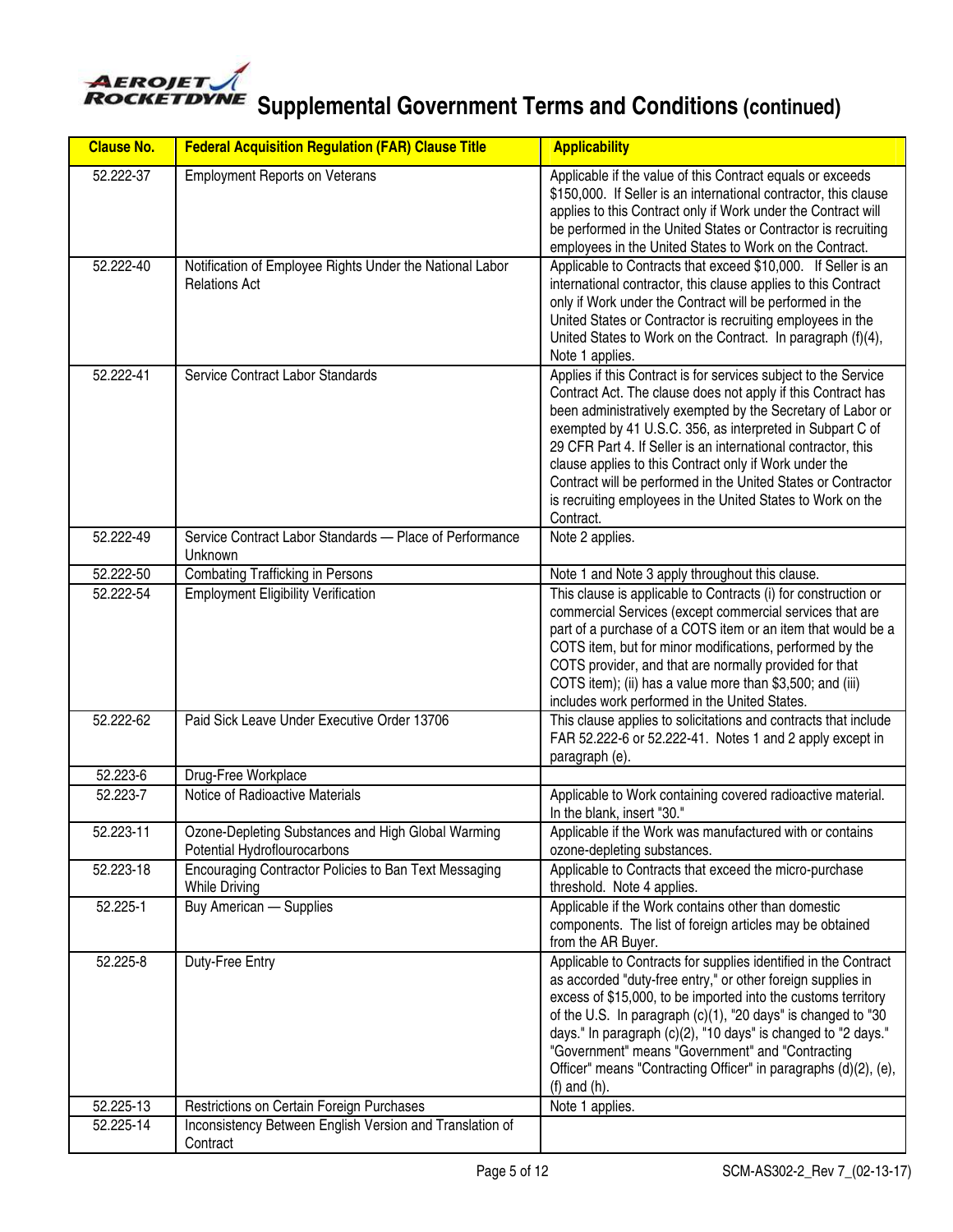

**AEROJET**<br> **ROCKETDYNE** Supplemental Government Terms and Conditions (continued)

| <b>Clause No.</b> | <b>Federal Acquisition Regulation (FAR) Clause Title</b>                                    | <b>Applicability</b>                                                                                                                                                                                                                                                                                              |
|-------------------|---------------------------------------------------------------------------------------------|-------------------------------------------------------------------------------------------------------------------------------------------------------------------------------------------------------------------------------------------------------------------------------------------------------------------|
| 52.227-1          | Authorization and Consent                                                                   | Applies only if the Prime Contract contains this clause.                                                                                                                                                                                                                                                          |
| 52.227-2          | Notice and Assistance Regarding Patent and Copyright<br>Infringement                        | The clause applies to this Contract if the value of this<br>Contract equals or exceeds the simplified acquisition<br>threshold. In paragraph (b), Notes 4 applies except to the<br>last two times.                                                                                                                |
| 52.227-9          | Refund of Royalties                                                                         | Applicable when reported royalty exceeds \$250. Note 1<br>applies the first two times "Government" appears in<br>paragraph (d).                                                                                                                                                                                   |
| 52.227-10         | Filing of Patent Applications - Classified Subject Matter                                   | Applicable to Contracts involving access to classified<br>information. Note 1 applies, except in that Seller shall<br>provide to the AR Buyer a copy of any communication sent<br>to the Government.                                                                                                              |
| 52.228-5          | Insurance - Work on a Government Installation                                               | Applicable to fixed price Contracts that exceed the simplified<br>acquisition threshold and involve Work performed on a<br>Government installation. Note 1 applies. Note 4 applies to<br>paragraph (b).                                                                                                           |
| 52.230-2          | <b>Cost Accounting Standards</b>                                                            | Applicable to negotiated subcontracts in excess of \$750,000<br>(or lesser amount as determined by the Contract) when<br>referenced in this Contract that full CAS coverage applies.<br>Notes 1, 2 and 4 apply. Delete paragraph (b) of the clause.                                                               |
| 52.230-3          | Disclosure and Consistency of Cost Accounting Practices                                     | Applicable to negotiated subcontracts in excess of \$750,000<br>(or lesser amount as determined by the Contract) when<br>referenced in this Contract that modified CAS coverage<br>applies. Notes 1, 2 and 4 apply. Delete paragraph (b) of the<br>clause.                                                        |
| 52.230-4          | Disclosure and Consistency of Cost Accounting Practices -<br>Foreign Concerns               | Applicable to negotiated subcontracts in excess of \$750,000<br>(or lesser amount as determined by the Contract) where the<br>prime contract is with a foreign concern and when referenced<br>in this Contract that CAS coverage applies. Notes 1, 2 and 4<br>apply. Delete paragraph (b) of the clause.          |
| 52.230-5          | Disclosure and Consistency of Cost Accounting Practices -<br><b>Educational Institution</b> | Applicable to negotiated subcontracts in excess of \$750,000<br>(or lesser amount as determined by the Contract) where the<br>prime contract is with an educational institution and when<br>referenced in this Contract that CAS coverage applies. Notes<br>1, 2 and 4 apply. Delete paragraph (b) of the clause. |
| 52.230-6          | Administration of Cost Accounting Standards                                                 | Applicable if FAR 52.230-2, FAR 52.230-3, FAR 52.230-4 or<br>FAR 52.230-5 applies. Notes 1 and 2 apply.                                                                                                                                                                                                           |
| 52.234-1          | Industrial Resources Developed Under Defense Production<br>Act Title III                    |                                                                                                                                                                                                                                                                                                                   |
| 52.237-2          | Protection of Government Buildings, Equipment, and<br>Vegetation                            | Applicable if Work is performed on a Government<br>installation. Note 1 applies.                                                                                                                                                                                                                                  |
| 52.237-3          | <b>Continuity of Services</b>                                                               |                                                                                                                                                                                                                                                                                                                   |
| 52.242-3          | Penalties for Unallowable Costs                                                             | Applies to Contracts over the threshold for certified cost or<br>pricing data except fixed-price contracts without cost<br>incentives or any firm fixed-price (FFP) contract for<br>"commercial items". In paragraphs (d), (e) and (g), Notes 2<br>and 6 apply.                                                   |
| 52.244-6          | Subcontracts for Commercial Items                                                           | Applies to subcontracts for "commercial items" per FAR<br>2.101. Note 2 applies.                                                                                                                                                                                                                                  |
| 52.245-1          | Government Property                                                                         | "Contracting Officer" means "Aerojet Rocketdyne" except in<br>the definition of Property Administrator and in paragraphs<br>(h)(1)(iii) where it is unchanged, and in paragraphs (c) and<br>(h)(4) where it includes Aerojet Rocketdyne. "Government" is<br>unchanged in the phrases "Government property" and    |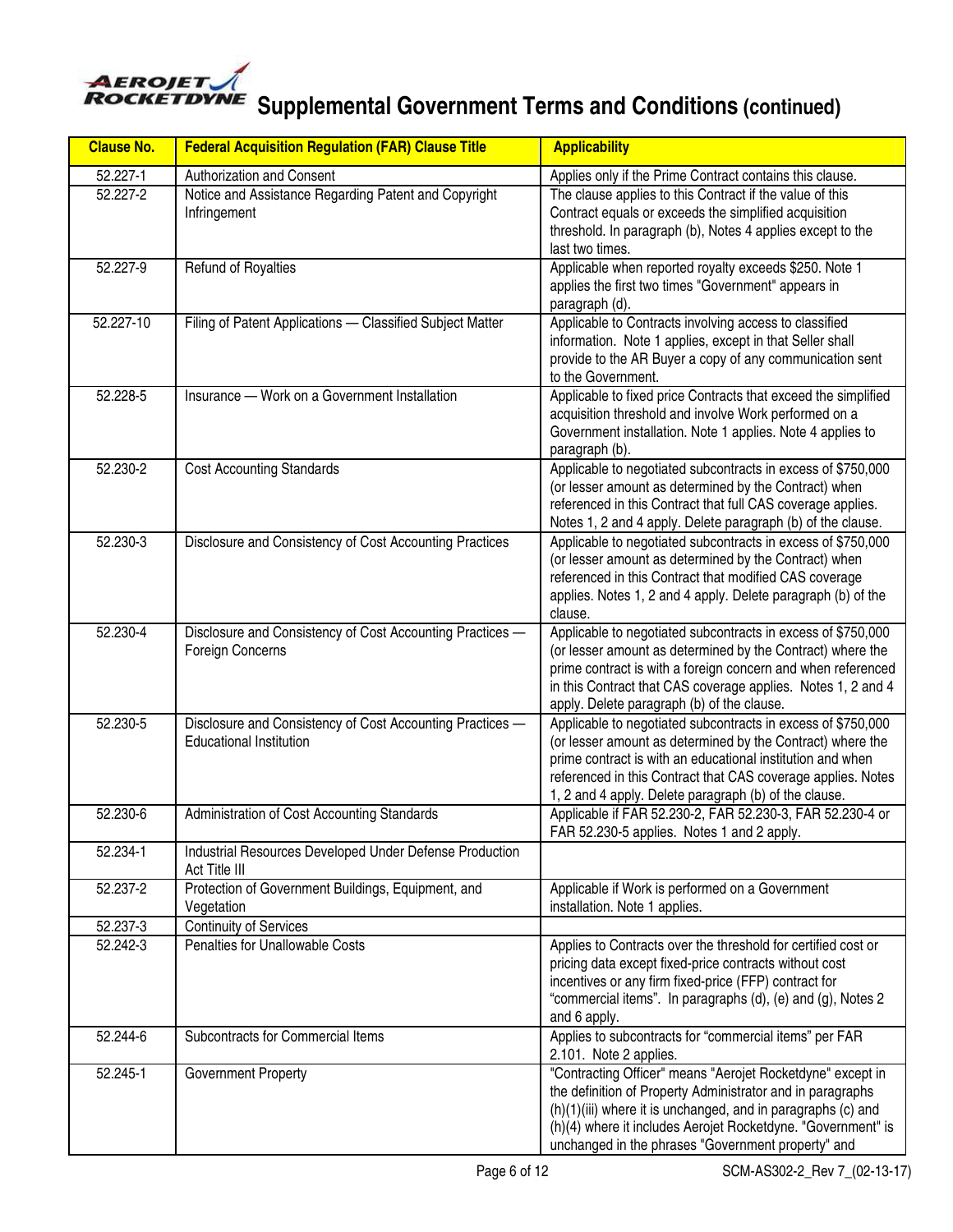

| <b>Clause No.</b> | <b>Federal Acquisition Regulation (FAR) Clause Title</b>       | <b>Applicability</b>                                                                                                                                                                                                                                                                                                                                                                                                                                                                                                                                                                                                                                         |
|-------------------|----------------------------------------------------------------|--------------------------------------------------------------------------------------------------------------------------------------------------------------------------------------------------------------------------------------------------------------------------------------------------------------------------------------------------------------------------------------------------------------------------------------------------------------------------------------------------------------------------------------------------------------------------------------------------------------------------------------------------------------|
|                   |                                                                | "Government furnished property" and where elsewhere used<br>except in paragraph (d)(1) where it means "Aerojet<br>Rocketdyne" and except in paragraphs (d)(2) and (g) where<br>the term includes Aerojet Rocketdyne." The following is<br>added as paragraph (n) "Seller shall provide to Aerojet<br>Rocketdyne immediate notice if the Government or other<br>contractor (i) revokes its assumption of loss under any direct<br>contracts with Seller, or (ii) makes a determination that<br>Seller's property management practices are inadequate,<br>and/or present an undue risk, or that Seller has failed to take<br>corrective action when required." |
| 52.247-63         | Preference for U.S.-Flag Air Carriers                          | Applicable to Contracts involving international air<br>transportation.                                                                                                                                                                                                                                                                                                                                                                                                                                                                                                                                                                                       |
| 52.247-64         | Preference for Privately Owned U.S.-Flag Commercial<br>Vessels |                                                                                                                                                                                                                                                                                                                                                                                                                                                                                                                                                                                                                                                              |
| 52.248-1          | Value Engineering                                              | Applicable if this Contract equals or exceeds \$150,000 or the<br>clause is included in the Contract. In paragraph (m), any<br>disclosure to AR may also be provided to the AR Customer<br>and/or Government.                                                                                                                                                                                                                                                                                                                                                                                                                                                |

| <b>Clause No.</b> | Department of Defense (DoD) FAR Supplement (DFARS)<br><b>Clause Title</b>                          | <b>Applicability</b>                                                                                                                                                                                                                                                                            |
|-------------------|----------------------------------------------------------------------------------------------------|-------------------------------------------------------------------------------------------------------------------------------------------------------------------------------------------------------------------------------------------------------------------------------------------------|
| 252.203-7001      | Prohibition on Persons Convicted of Fraud or Other Defense-<br><b>Contract-Related Felonies</b>    | Applicable if AR is the prime contractor and the value of this<br>Contract r exceeds the simplified acquisition threshold but<br>excludes "commercial items". In this clause, the terms<br>"contract, "contractor," and "subcontract" shall not change in<br>meaning in paragraphs (a) and (d). |
| 252.203-7002      | Requirement to Inform Employees of Whistleblower Rights                                            | Applies to all subcontracts at all tiers.                                                                                                                                                                                                                                                       |
| 252.203-7003      | Agency Office of the Inspector General                                                             | This clause applies without any substitutions.                                                                                                                                                                                                                                                  |
| 252.203-7004      | Display of Fraud Hotline Poster(s)                                                                 | Contracts exceeding \$5,500,000, excluding "commercial<br>items".                                                                                                                                                                                                                               |
| 252.203-7005      | Representation Relating to Compensation of Former DOD<br><b>Officials</b>                          |                                                                                                                                                                                                                                                                                                 |
| 252.204-7000      | Disclosure of Information                                                                          | Applies to all subcontracts at all tiers.                                                                                                                                                                                                                                                       |
| 252.204-7012      | Safeguarding of unclassified controlled technical information                                      | Applies to all subcontracts at all tiers.                                                                                                                                                                                                                                                       |
| 252.204-7015      | Notice Of Authorized Disclosure Of Information To Litigation<br>Support                            | Applies to all subcontracts at all tiers.                                                                                                                                                                                                                                                       |
| 252.208-7000      | Intent to Furnish Precious Metals as Government-Furnished<br>Material                              | Applies to all RFQs and Contracts that exceed the simplified<br>acquisition threshold for precious metals.                                                                                                                                                                                      |
| 252.209-7004      | Subcontracting with Firms that are Owned or Controlled by<br>the Government of a Terrorist Country | Applicable to Contracts that exceed the simplified acquisition<br>threshold. Notes 1 and 7 apply.                                                                                                                                                                                               |
| 252.211-7007      | Reporting of Government-Furnished Property                                                         | Applies to all subcontracts at all tiers.                                                                                                                                                                                                                                                       |
| 252.215-7000      | <b>Pricing Adjustments</b>                                                                         | Applicable if FAR 52.215.11, 52.215-12 or 52.215-13 applies<br>to the Contract.                                                                                                                                                                                                                 |
| 252.215-7002      | <b>Cost Estimating System Requirements</b>                                                         | The clause applies if cost or pricing data is required.                                                                                                                                                                                                                                         |
| 252.215-7009      | Proposal Adequacy Checklist                                                                        | Proposals over that require submission of certified cost or<br>pricing.                                                                                                                                                                                                                         |
| 252.223-7001      | <b>Hazard Warning Labels</b>                                                                       | Applicable if this Contract requires the delivery of hazardous<br>materials.                                                                                                                                                                                                                    |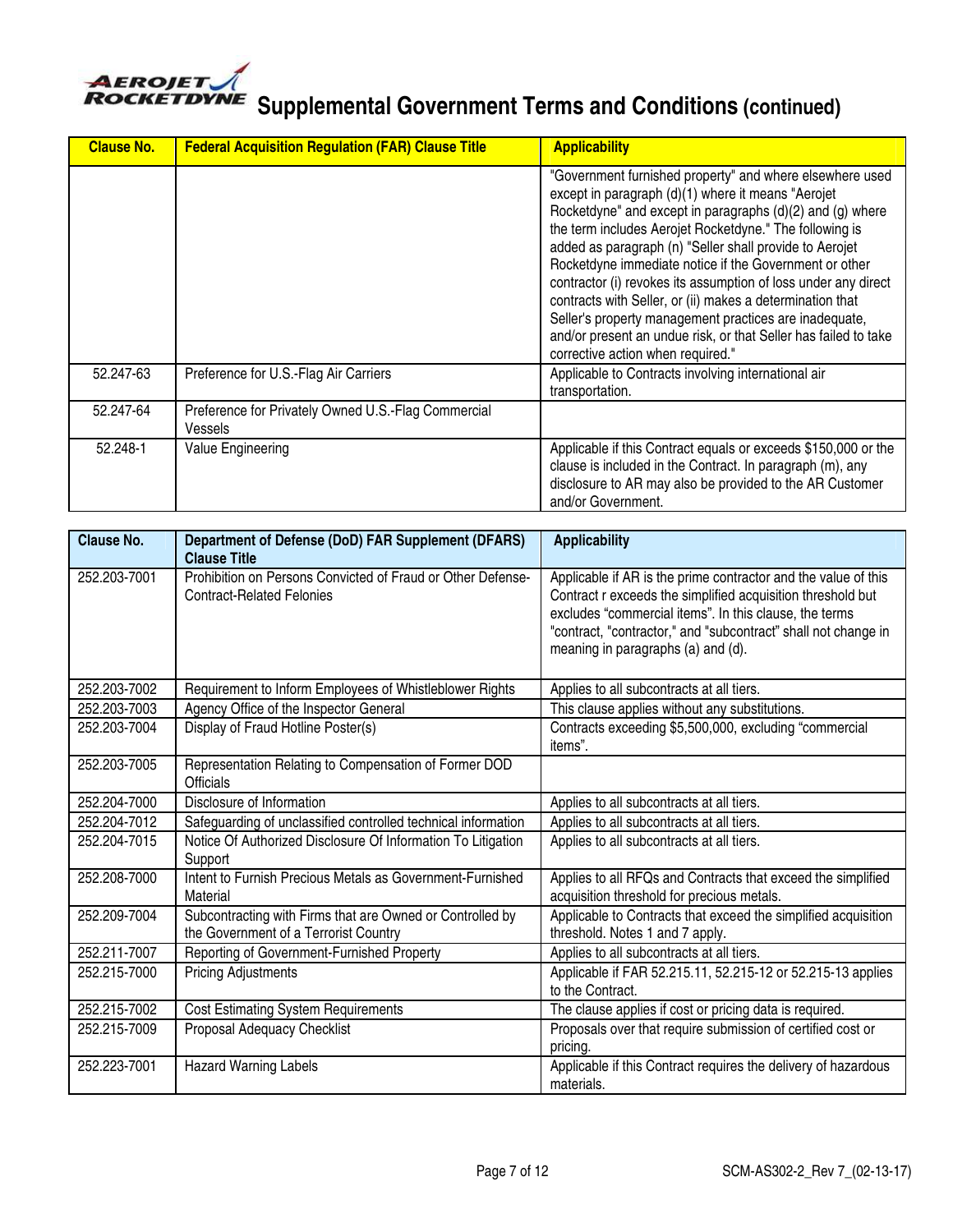

| <b>Clause No.</b> | Department of Defense (DoD) FAR Supplement (DFARS)<br><b>Clause Title</b>                                     | <b>Applicability</b>                                                                                                                                                                                                                                                                                                                                                                                                                                                                                                                                                                                                                                                                                                                                                                                                                                                                                                                                                                                                                                                                                                                                               |
|-------------------|---------------------------------------------------------------------------------------------------------------|--------------------------------------------------------------------------------------------------------------------------------------------------------------------------------------------------------------------------------------------------------------------------------------------------------------------------------------------------------------------------------------------------------------------------------------------------------------------------------------------------------------------------------------------------------------------------------------------------------------------------------------------------------------------------------------------------------------------------------------------------------------------------------------------------------------------------------------------------------------------------------------------------------------------------------------------------------------------------------------------------------------------------------------------------------------------------------------------------------------------------------------------------------------------|
| 252.223-7002      | Safety Precautions for Ammunition and Explosives                                                              | Applicable only if the articles furnished under this Contract<br>contain ammunition or explosives, including liquid and solid<br>propellants. In paragraph (b)(2), AR and the Government are<br>permitted access. In paragraph (c) Note 5 applies except to<br>subparagraph (4). In paragraph (d), Note 5 applies. In<br>paragraph (e)(1), Note 4 applies. In paragraph (f), Note 4<br>applies. In paragraph (g)(1)(i), Note 4 applies. Paragraph<br>$(g)(1)(i)$ shall have no substitutions made and remains as<br>stated in DFARS.<br>Paragraph (g)(2) shall be replaced in its entirety and read as<br>follows: "Seller agrees to ensure that its subcontractors<br>comply with all Contract safety requirements. Seller will<br>determine the best method for verifying the adequacy of its<br>subcontractor's compliance."<br>Paragraph (g)(3) shall be replaced in its entirety and read as<br>follows: "Seller shall ensure that its subcontractor<br>understands and agrees to the Government's and Aerojet<br>Rocketdyne's right to access to the subcontractor's facility,<br>personnel, and safety program documentation to perform<br>safety surveys." |
| 252.223-7003      | Change in Place of Performance - Ammunition and<br><b>Explosives</b>                                          | Applicable if DFARS 252.223-7002 applies to this Contract.<br>Seller must identify in proposals the place of performance.<br>In paragraph (b), Note 5 applies. In paragraph (b), second<br>sentence, Note 4 also applies. In paragraph (c), Note 5<br>applies.                                                                                                                                                                                                                                                                                                                                                                                                                                                                                                                                                                                                                                                                                                                                                                                                                                                                                                     |
| 252.223-7007      | Safeguarding Sensitive Conventional Arms, Ammunition, and<br>Explosives                                       | Applicable if this Contract is for the development, production,<br>manufacture or purchase of arms, ammunition, and<br>explosives or when arms, ammunition and explosives will be<br>provided to Seller as Government Furnished Property.                                                                                                                                                                                                                                                                                                                                                                                                                                                                                                                                                                                                                                                                                                                                                                                                                                                                                                                          |
| 252.223-7008      | Prohibition of Hexavalent Chromium                                                                            | Applies to all subcontracts at all tiers.                                                                                                                                                                                                                                                                                                                                                                                                                                                                                                                                                                                                                                                                                                                                                                                                                                                                                                                                                                                                                                                                                                                          |
| 252.225-7001      | Buy American Act and Balance of Payments Program                                                              | Applicable if the Work contains other than domestic<br>components. Applicable in lieu of FAR 52.225-1.<br>"Government" means "Government".                                                                                                                                                                                                                                                                                                                                                                                                                                                                                                                                                                                                                                                                                                                                                                                                                                                                                                                                                                                                                         |
| 252.225-7003      | Reporting of Intended Performance Outside the United<br>States and Canada-Submission Before Award             | Seller shall provide a completed DD Form 2139 (or<br>equivalent information) with their proposal if the work will be<br>performed outside the U.S. but could have been performed<br>in the U.S. and the value of the subcontract is expected to<br>exceed \$700,000 and Aerojet Rocketdyne is a prime<br>contractor to the Government.                                                                                                                                                                                                                                                                                                                                                                                                                                                                                                                                                                                                                                                                                                                                                                                                                             |
| 252.225-7004      | Reporting of Intended Performance Outside the United<br>States - Submission After Award                       | This clause applies to first tier subcontracts over<br>\$13,500,000, except subcontracts for commercial items,<br>construction, ores, natural gas, utilities, petroleum products<br>and crudes, timber (logs) or subsistence.                                                                                                                                                                                                                                                                                                                                                                                                                                                                                                                                                                                                                                                                                                                                                                                                                                                                                                                                      |
| 252.225-7007      | Prohibition on Acquisition of United States Munitions List<br>Items from Communist Chinese Military Companies | Applicable if Seller is supplying items on the U.S. Munitions<br>List.                                                                                                                                                                                                                                                                                                                                                                                                                                                                                                                                                                                                                                                                                                                                                                                                                                                                                                                                                                                                                                                                                             |
| 252.225-7009      | Restriction on Acquisition of Certain Articles Containing<br><b>Specialty Metals</b>                          | Applicable if the Work to be furnished contains specialty<br>metals. Paragraph (d) is deleted.                                                                                                                                                                                                                                                                                                                                                                                                                                                                                                                                                                                                                                                                                                                                                                                                                                                                                                                                                                                                                                                                     |
| 252.225-7013      | Duty-Free Entry                                                                                               | Applies in lieu of FAR 52-225-8. The prime contract number<br>and identity of the Contracting Officer are contained<br>elsewhere in this Contract. If this information is not available,<br>contact Aerojet Rocketdyne's Procurement Representative.)                                                                                                                                                                                                                                                                                                                                                                                                                                                                                                                                                                                                                                                                                                                                                                                                                                                                                                              |
| 252.225-7016      | Restriction on Acquisition of Ball and Roller Bearings                                                        | Applies if Work supplied under this Contract contains ball or<br>roller bearings.                                                                                                                                                                                                                                                                                                                                                                                                                                                                                                                                                                                                                                                                                                                                                                                                                                                                                                                                                                                                                                                                                  |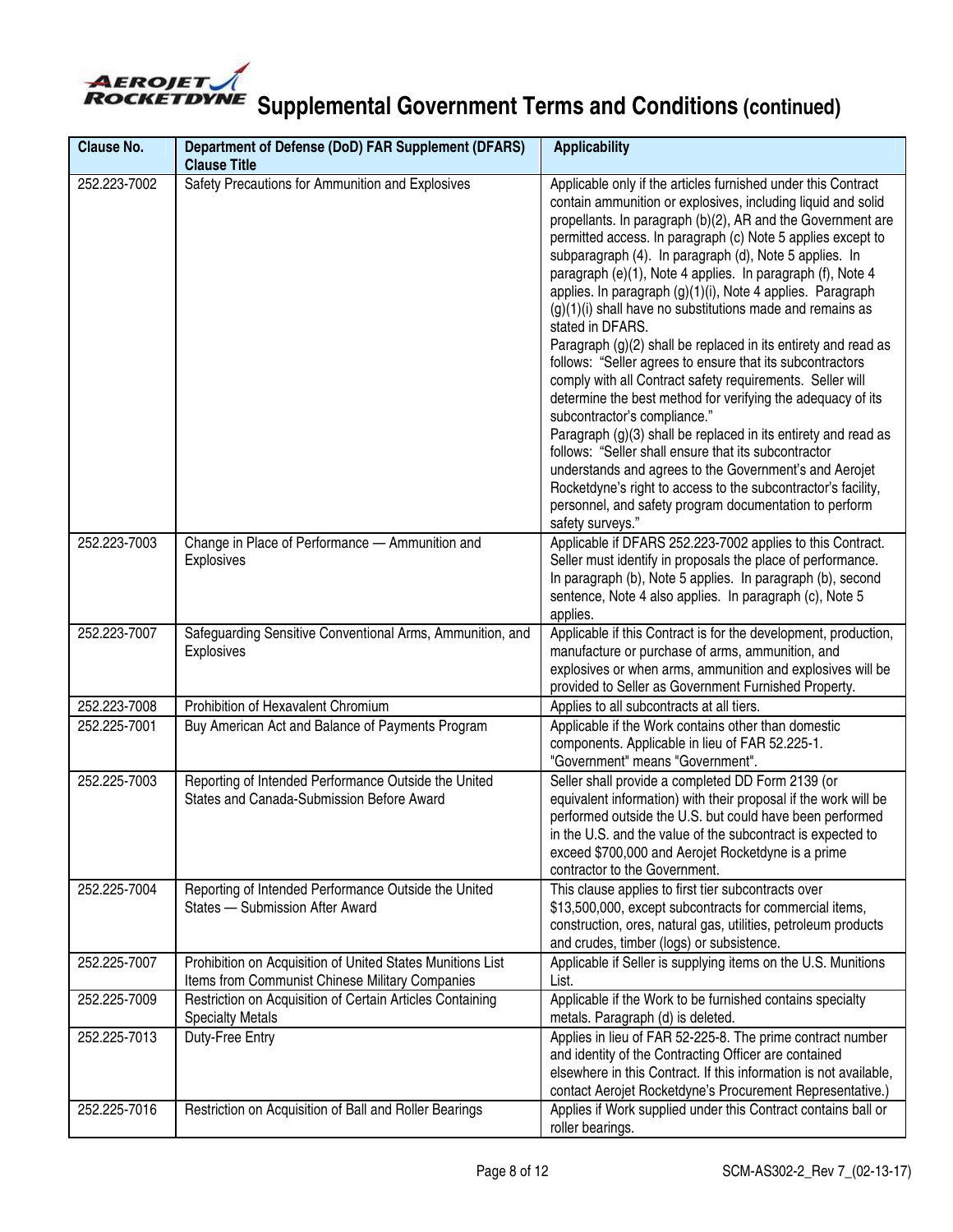

| <b>Clause No.</b> | Department of Defense (DoD) FAR Supplement (DFARS)<br><b>Clause Title</b>                                              | <b>Applicability</b>                                                                                                                                                                                                                                   |
|-------------------|------------------------------------------------------------------------------------------------------------------------|--------------------------------------------------------------------------------------------------------------------------------------------------------------------------------------------------------------------------------------------------------|
| 225.225-7021      | <b>Trade Agreements</b>                                                                                                | Applicable if the Work contains other than US-made,<br>qualifying country, or designated country end products.<br>Applicable in lieu of FAR 52.225-5.                                                                                                  |
| 252.225-7025      | Restriction on Acquisition of Forgings                                                                                 |                                                                                                                                                                                                                                                        |
| 252.225-7033      | Waiver of United Kingdom Levies                                                                                        | Applicable if the Contract is with a United Kingdom firm and<br>the value of the Contract will exceed \$1 Million.                                                                                                                                     |
| 252.225-7040      | Contractor Personnel Supporting U.S. Armed Forces<br>Deployed Outside the United States                                |                                                                                                                                                                                                                                                        |
| 252.225-7043      | Anti-Terrorism/Force Protection Policy for Defense<br><b>Contractors Outside the United States</b>                     | Applicable where Seller will be performing or traveling<br>outside the U.S. under this Contract.                                                                                                                                                       |
| 252.225-7048      | <b>Export-Controlled Items</b>                                                                                         |                                                                                                                                                                                                                                                        |
| 252.226-7001      | Utilization of Indian Organizations, Indian-Owned Economic<br>Enterprises, and Native Hawaiian Small Business Concerns | Applicable if this Contract is for more than \$500,000.Aerojet<br>Rocketdyne shall have no liability to Seller for any incentive<br>payment under the clause unless and until the Government<br>provides said incentive payment to Aerojet Rocketdyne. |
| 252.227-7013      | Rights in Technical Data - Non-Commercial Items                                                                        | This clause shall have no substitutions of parties. Applies to<br>all subcontracts at all tiers if technical data is delivered.                                                                                                                        |
| 252.227-7014      | Rights in Non-Commercial Computers Software and Non-<br><b>Commercial Computer Software Documentation</b>              | This clause shall have no substitutions of parties. Applicable<br>in lieu of FAR 52.227-14 if computer software is delivered.                                                                                                                          |
| 252.227-7015      | Technical Data - Commercial Items                                                                                      | Applicable to Commercial Item purchases if technical data is<br>delivered.                                                                                                                                                                             |
| 252.227-7016      | Rights in Bid or Proposal Information                                                                                  | Applies to all subcontracts at all tiers.                                                                                                                                                                                                              |
| 252.227-7017      | Identification and Assertion of Use, Release, or Disclosure<br>Restrictions                                            |                                                                                                                                                                                                                                                        |
| 252.227-7018      | Rights in Noncommercial Technical Data and Computer<br>Software - Small Business Innovation Research (SBIR)<br>Program | This clause shall have no substitutions of parties.                                                                                                                                                                                                    |
| 252.227-7019      | Validation of Asserted Restrictions - Computer Software                                                                | This clause shall have no substitutions of parties.                                                                                                                                                                                                    |
| 252.227-7025      | Limitations on the Use or Disclosure of Government-<br>Furnished Information Marked with Restrictive Legends           | For paragraph (c)(1), Note 3 applies.                                                                                                                                                                                                                  |
| 252.227-7026      | Deferred Delivery of Technical Data or Computer Software                                                               |                                                                                                                                                                                                                                                        |
| 252.227-7027      | Deferred Ordering of Technical Data or Computer Software                                                               |                                                                                                                                                                                                                                                        |
| 252.227-7028      | Technical Data or Computer Software Previously Delivered<br>to the Government                                          | The definitions for "contract" and "subcontract" shall not<br>apply herein, except for the first reference to contract. Note 4<br>applies.                                                                                                             |
| 252.227-7030      | Technical Data - Withholding of Payment                                                                                | Notes 2 applies to (a). Note 4 applies to (b).                                                                                                                                                                                                         |
| 252.227-7037      | Validation of Restrictive Marks on Technical Data                                                                      | Applies to all subcontracts at all tiers.                                                                                                                                                                                                              |
| 252.227-7038      | Patent Rights - Ownership by the Contractor (Large<br>Business)                                                        | Applicable if (1) Contractor is not a small business or<br>nonprofit organization subject to FAR 52.227-11, and (2) the<br>Contract is for experimental, developmental or research<br>work.                                                            |
| 252.227-7039      | Patents-Reporting of Subject Inventions                                                                                |                                                                                                                                                                                                                                                        |
| 252.228-7005      | Accident Reporting and Investigation Involving Aircraft,<br>Missiles and Space Launch Vehicles                         | In paragraph (a), Note 6 applies. In paragraph (b), Note 3<br>applies.                                                                                                                                                                                 |
| 252.231-7000      | <b>Supplemental Cost Principals</b>                                                                                    |                                                                                                                                                                                                                                                        |
| 252.235-7003      | <b>Frequency Authorization</b>                                                                                         | Applicable to Contract involving development, production,<br>construction, testing or operation of a device for which a<br>radio frequency authorization is required.                                                                                  |
| 252.236-7013      | Requirement for Competition Opportunity for American Steel<br>Producers, Fabricators, and Manufacturers                |                                                                                                                                                                                                                                                        |
| 252.239-7016      | Telecommunications Security Equipment, Devices,<br>Techniques, and Services                                            |                                                                                                                                                                                                                                                        |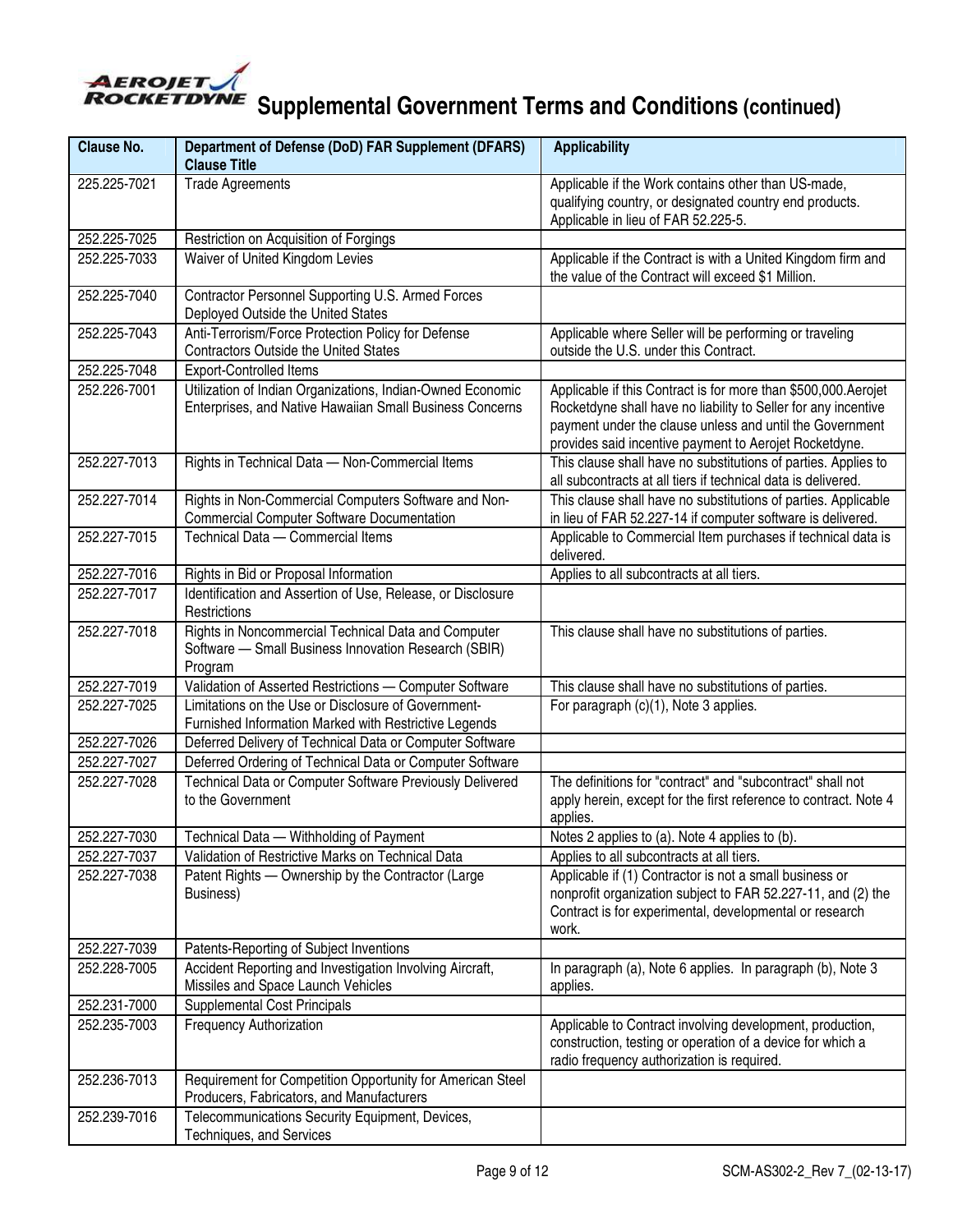

| <b>Clause No.</b> | Department of Defense (DoD) FAR Supplement (DFARS)<br><b>Clause Title</b> | <b>Applicability</b>                                                                                                                                                                                                                                                                                                                                                                                                                                                                                                                                   |
|-------------------|---------------------------------------------------------------------------|--------------------------------------------------------------------------------------------------------------------------------------------------------------------------------------------------------------------------------------------------------------------------------------------------------------------------------------------------------------------------------------------------------------------------------------------------------------------------------------------------------------------------------------------------------|
| 252.239-7018      | <b>Supply Chain Risk</b>                                                  |                                                                                                                                                                                                                                                                                                                                                                                                                                                                                                                                                        |
| 252.242-7005      | <b>Contractor Business Systems</b>                                        |                                                                                                                                                                                                                                                                                                                                                                                                                                                                                                                                                        |
| 252.242-7006      | <b>Accounting System Administration</b>                                   |                                                                                                                                                                                                                                                                                                                                                                                                                                                                                                                                                        |
| 252.243-7001      | <b>Pricing of Contract Modifications</b>                                  |                                                                                                                                                                                                                                                                                                                                                                                                                                                                                                                                                        |
| 252.243-7002      | Requests for Equitable Adjustment                                         | This clause is applicable to Contracts estimated to exceed<br>the simplified acquisition threshold.                                                                                                                                                                                                                                                                                                                                                                                                                                                    |
| 252.244-7000      | Subcontracts for Commercial Items                                         |                                                                                                                                                                                                                                                                                                                                                                                                                                                                                                                                                        |
| 252.245-7001      | Tagging, Labeling, and Marking Of Government-Furnished<br>Property        |                                                                                                                                                                                                                                                                                                                                                                                                                                                                                                                                                        |
| 252.245-7002      | Reporting Loss of Government Property                                     |                                                                                                                                                                                                                                                                                                                                                                                                                                                                                                                                                        |
| 252.245-7003      | Contractor Property Management System Administration                      |                                                                                                                                                                                                                                                                                                                                                                                                                                                                                                                                                        |
| 252.245-7004      | Reporting, Reutilization, and Disposal                                    |                                                                                                                                                                                                                                                                                                                                                                                                                                                                                                                                                        |
| 252.246-7003      | Notification of Potential Safety Issues                                   | Applicable if this Contract is for (i) parts identified as critical<br>safety items; (ii) systems and subsystems, assemblies, and<br>subassemblies integral to a system; or (iii) repair,<br>maintenance, logistics support, or overhaul services for<br>systems and subsystems, assemblies, subassemblies, and<br>parts integral to a system. Contractor shall provide<br>notifications to Aerojet Rocketdyne and the ACO and PCO<br>identified to Contractor.                                                                                        |
| 252.246-7007      | Contractor Counterfeit Electronic Part Detection and<br>Avoidance System  |                                                                                                                                                                                                                                                                                                                                                                                                                                                                                                                                                        |
| 252.247-7023      | Transportation of Supplies by Sea                                         | Applies in lieu of FAR 52.247-64 in all Contracts for ocean<br>transportation of supplies. For Contracts of \$150,000 or less,<br>only paragraphs (a) through (e) of this clause and this<br>paragraph (h) apply. For Contracts exceeding \$150,000, the<br>entire clause applies. Paragraph (c) is changed to read<br>"Seller and its subcontractors may request that Aerojet<br>Rocketdyne obtain Government authorization for<br>shipment". In paragraph (d), "45 days" is changed to "60<br>days". In paragraph (e), change "30 days" to "25 days" |
| 252.247-7024      | Notification of Transportation of Supplies by Sea                         |                                                                                                                                                                                                                                                                                                                                                                                                                                                                                                                                                        |
| 252.249-7002      | Notification of Anticipated Contract Terminations or<br>Reduction         | Applicable if the Contract values equals or exceeds<br>\$700,000, where Aerojet Rocketdyne is a prime contractor to<br>the Government or \$150,000 where Aerojet Rocketdyne is a<br>subcontractor to the Government.                                                                                                                                                                                                                                                                                                                                   |

| <b>Clause No.</b> | <b>NASA FAR Supplement (NFS) Clause Title</b>           | <b>Applicability</b>                                           |
|-------------------|---------------------------------------------------------|----------------------------------------------------------------|
| 1852.203-71       | Requirement to Inform Employees of Whistleblower Rights |                                                                |
| 1852.204-76       | Security Requirement for Unclassified Information       | Note 6 applies. In paragraph (f), NASA means "Aerojet          |
|                   | <b>Technology Resources</b>                             | Rocketdyne and NASA."                                          |
| 1852.208-81       | Restrictions on Printing and Duplicating                |                                                                |
| 1852.211-70       | Packaging, Handling, and Transportation                 |                                                                |
| 1852.219-75       | <b>Individual Subcontracting Reports</b>                | Applicable if FAR 52.219-9 applies to this Contract.           |
| 1852.223-70       | Safety and Health Measures and Mishap Reporting         | Applies if the contract exceeds \$150,000 and if the work will |
|                   |                                                         | be conducted completely or partly on premises owned or         |
|                   |                                                         | controlled by the Government. . Note 5 applies.                |
| 1852.223-71       | Authorization for Radio Frequency Use                   | Applicable if the Contract requires the development,           |
|                   |                                                         | production, test or operation of a device for which a radio    |
|                   |                                                         | frequency is required.                                         |
| 1852.223-72       | Safety and Health (Short Form)                          | Applicable to Contracts that exceed the simplified acquisition |
|                   |                                                         | threshold, if NFS 1852.223-73 or FAR 52.236-15, Alt.1 does     |
|                   |                                                         | not apply.                                                     |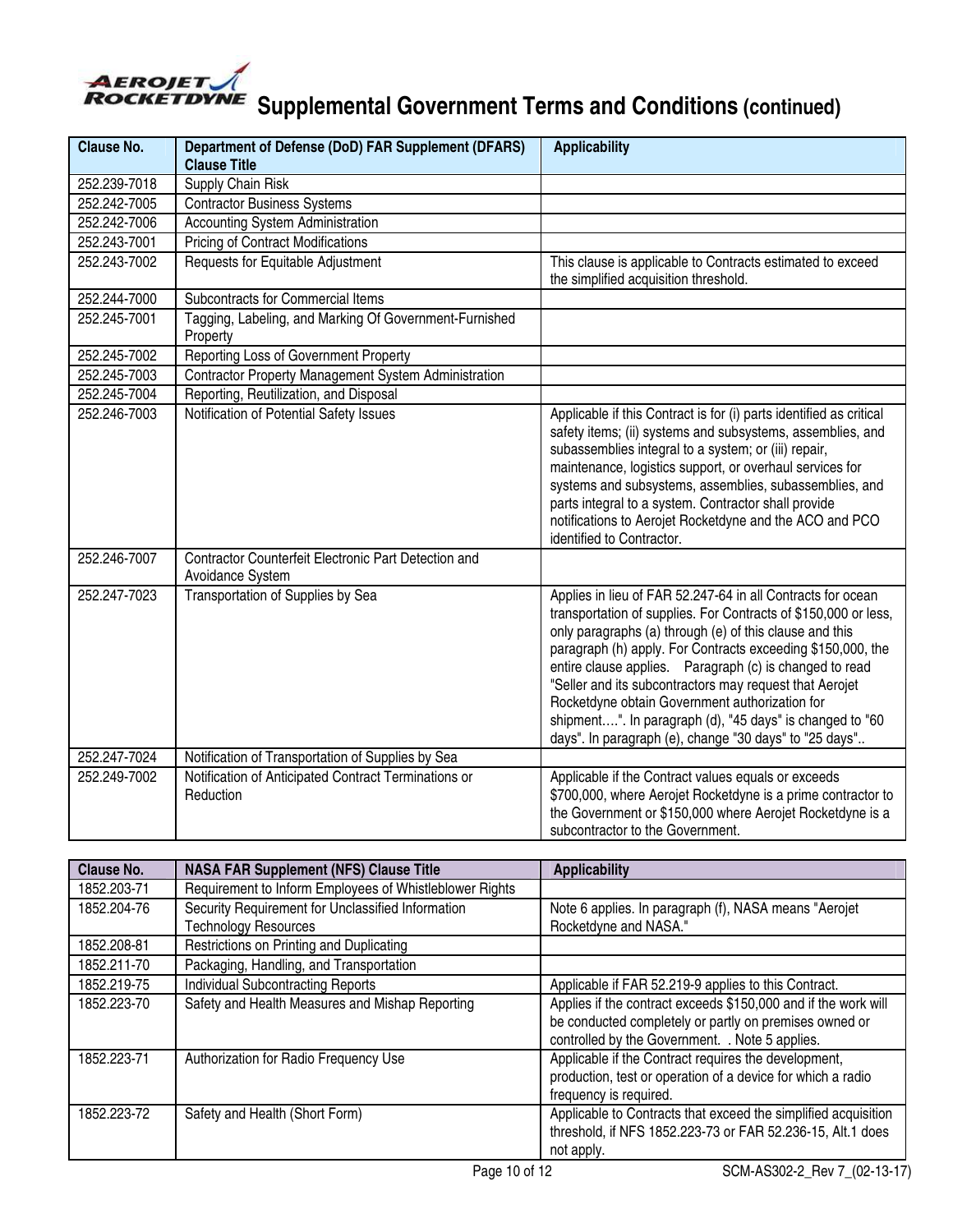

| <b>Clause No.</b> | <b>NASA FAR Supplement (NFS) Clause Title</b>                                      | <b>Applicability</b>                                                                                                 |
|-------------------|------------------------------------------------------------------------------------|----------------------------------------------------------------------------------------------------------------------|
| 1852.223-74       | Drug-and Alcohol-Free Workforce                                                    | Applicable if Work is performed by an employee in a                                                                  |
|                   |                                                                                    | sensitive position as defined in the clause, excluding                                                               |
|                   |                                                                                    | Contracts for "commercial items".                                                                                    |
| 1852.227-11       | Patent Rights - Ownership By the Contractor                                        | Applies if FAR 52.227-11 applies. Applicable if this Contract                                                        |
|                   |                                                                                    | includes, at any tier, experimental, developmental, or                                                               |
|                   |                                                                                    | research Work and Seller is a small business concern or<br>domestic nonprofit organization. Reports required by this |
|                   |                                                                                    | clause shall be filed with the agency identified in this                                                             |
|                   |                                                                                    | Contract. If no agency is identified, contact the Aerojet                                                            |
|                   |                                                                                    | Rocketdyne Buyer. "Contracting Officer" means "Contracting                                                           |
|                   |                                                                                    | Officer". "Government" means "Government".                                                                           |
| 1852.227-14       | Rights in Data - General                                                           | Applies if FAR 52.227-14 applies. Note 6 applies.                                                                    |
| 1852.227-19       | Commercial Computer Software -- Restricted Rights                                  | Applies if FAR 52.227-19 applies.                                                                                    |
| 1852.227-70       | New Technology - Other than a Small Business Firm or                               | Applicable to Contracts to other than small business firms or                                                        |
|                   | Nonprofit Organization                                                             | nonprofit organizations for the performance of experimental,                                                         |
|                   |                                                                                    | developmental or research work. Note 6 applies.                                                                      |
|                   |                                                                                    | "Contracting Officer" means "Contracting Officer".<br>"Government" means "Government".                               |
| 1852.227-71       | Requests for Waiver of Rights to Inventions                                        | Applicable whenever NASA FAR Supplement 1852.227-70                                                                  |
|                   |                                                                                    | applies to this contract. Seller's petitions to the Contracting                                                      |
|                   |                                                                                    | Officer will be made through Aerojet Rocketdyne.                                                                     |
| 1852.227-86       | <b>Commercial Computer Software License</b>                                        | Applicable for the purchase of existing computer software in                                                         |
|                   |                                                                                    | accordance with FAR 27.405-3. Replaces FAR 52.227-19                                                                 |
|                   |                                                                                    | when it is considered appropriate. "Contracting Officer"                                                             |
|                   |                                                                                    | means "Contracting Officer" and "Government" means                                                                   |
|                   |                                                                                    | "Government".                                                                                                        |
| 1852.227-88       | Government-Furnished Computer Software and Related<br><b>Technical Data</b>        |                                                                                                                      |
| 1852.228-76       | Cross-Waiver of Liability for International Space Station                          | Applicable if the Contract exceeds the simplified acquisition                                                        |
|                   | Activities                                                                         | threshold.                                                                                                           |
| 1852.228-78       | Cross-Waiver of Liability for Science or Space Exploration                         | Applicable if the Contract exceeds the simplified acquisition                                                        |
|                   | Activities Unrelated to the International Space Station                            | threshold.                                                                                                           |
| 1852.231-71       | Determination of Compensation Reasonableness                                       | Applicable if Contract is a (1) service contract, and (2) cost                                                       |
|                   |                                                                                    | reimbursable or non-competitive fixed price in excess of the                                                         |
| 1852.237-71       | <b>Pension Portability</b>                                                         | threshold for certified cost or pricing data.<br>Applicable if this Contract is for services and meets the           |
|                   |                                                                                    | conditions of paragraph (b) of the clause.                                                                           |
| 1852.237-72       | Access to Sensitive Information                                                    |                                                                                                                      |
| 1852.237-73       | Release of Sensitive Information                                                   |                                                                                                                      |
| 1852.242-71       | Travel Outside of the United States                                                | Applicable if the Contract requires travel to locations outside                                                      |
|                   |                                                                                    | of the U.S. that will be charged direct to the Contract.                                                             |
|                   |                                                                                    | Substitute "45 days" for "30 days" in the clause.                                                                    |
| 1852.242-72       | Denied Access to NASA Facilities                                                   | Applicable if Work will be performed at a NASA installation.                                                         |
| 1852.242-73       | NASA Contractor Financial Management Reporting                                     |                                                                                                                      |
| 1852.244-70       | Geographic Participation in the Aerospace Program                                  | Applicable to Contracts of \$100,000 or more                                                                         |
| 1852.245-72       | Liability for Government Property Furnished for Repair or<br><b>Other Services</b> | Note 3 applies except to the first time "Government" appears<br>in paragraph (b.                                     |
| 1852.245-73       | Financial Reporting of NASA Property in the Custody of                             | Applicable if the Seller will possess NASA property during                                                           |
|                   | Contractors                                                                        | the performance of the Contract. Required reports shall be                                                           |
|                   |                                                                                    | submitted to Aerojet Rocketdyne no later than October 10th.                                                          |
|                   |                                                                                    | Note 4 applies to $(c)(4)$ .                                                                                         |
| 1852.246-70       | Mission Critical Space Systems Personnel Reliability                               | Applicable where Seller employees will hold positions                                                                |
|                   | Program                                                                            | designed as critical in accordance with 14 CFR 1214.5.                                                               |